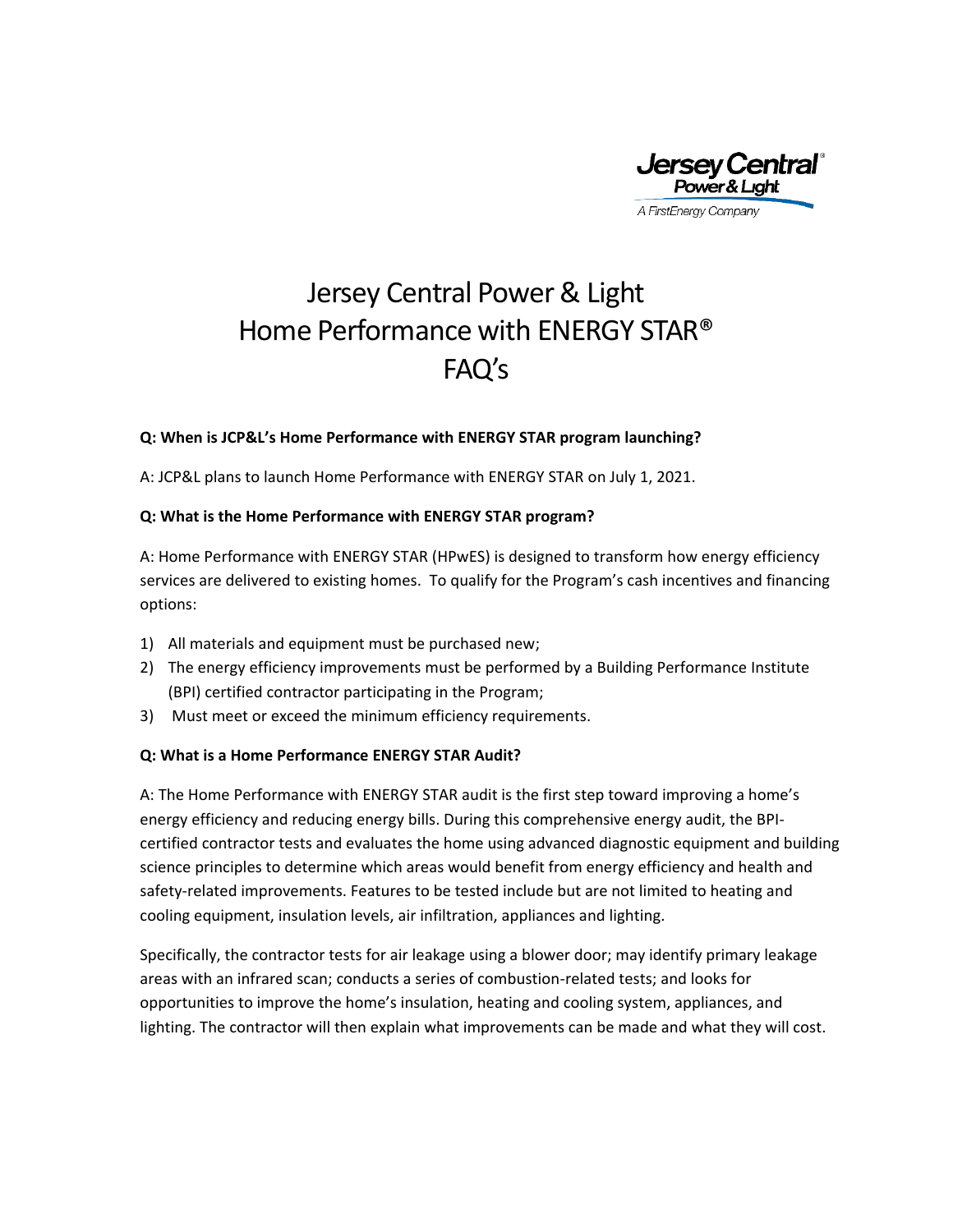## **Q: What incentives will be available for the Home Performance with ENERGY STAR program?**

A: Incentives and financing for projects that have a minimum savings percentage of 5% based on modeled reduction of consumption are as follows:

- Rebate is \$2,000 + \$150 for each percentage point of savings above 5%, up to \$5,000, not to exceed 50% of costs.
- Contractor Production incentive of up to \$500.
- Financing will also be available.

# **Q: What are the requirements to become a Participating Contractor in the Home Performance with ENERGY STAR program?**

A: Contractors must be:

- Building Performance Institute (BPI) Certified
- Hold a NJ Business Registration Certificate
- General Liability Certificate of Insurance, employer's Liability, and Automobile Insurance with minimum of \$1,000,000 coverage, \$2,000,000 of excess of Umbrella, and \$1,000,000 professional liability.
- Workers Compensation Certificate of Insurance
- Meet additional business and credit requirements and provide additional documentation, as required in the Contractors Application for Participation form.

# **Q: How do I become a Participating Contractor in the Home Performance with ENERGY STAR program?**

A: Complete and submit the Home Performance with ENERGY STAR:

- Contractor's Application for Participation, including the required documentation
- Participating Contractor Agreement

These documents will be made available on [www.EnergySaveNJ.com.](http://www.energysavenj.com/)

If you would like to receive this information, as it becomes available, please send an e-mail to [EnergySaveNJ@firstenergycorp.com](mailto:EnergySaveNJ@firstenergycorp.com) that includes your contact information, including e-mail address. Please use the subject line: Home Performance with ENERGY STAR Contractor